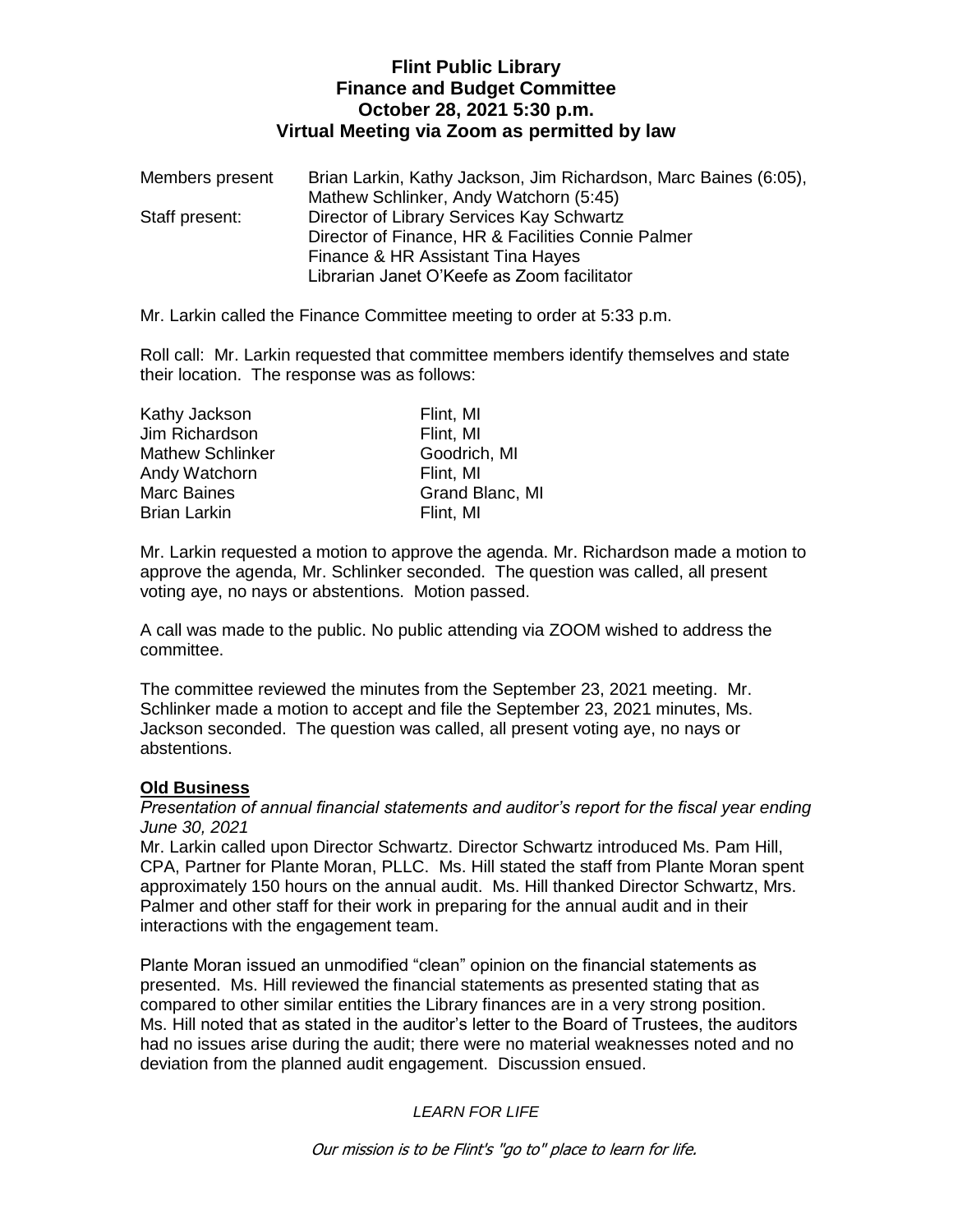## **Flint Public Library Finance and Budget Committee October 28, 2021 5:30 p.m. Virtual Meeting via Zoom as permitted by law**

Mr. Larkin thanked Ms. Hill for her report. The committee accepted the report as presented.

### *Financial Statements and Investment Report – for the period ending September 30, 2021*

Mr. Larkin asked Mrs. Palmer to review the financial statements and investment report for all funds for the period ending September 30, 2021. The financial statements and investment report were displayed on screen. Mrs. Palmer reviewed the financial statements and the investment schedule for the general fund, the capital projects private fund and public fund and the debt service fund with the committee. Discussion ensued. Mr. Larkin requested a motion to recommend the statements to the Board of Trustees for approval. Mr. Watchorn made the motion and Ms. Jackson seconded. Mr. Larkin called the question, all present voting aye, no nays, or abstentions.

### **New Business**

### *Discussion changes to the Flint Public Library 457 Plan*

Mr. Larkin asked Director Schwartz to begin the discussion. Director Schwartz stated the changes would allow staff to have access to their funds while continuing to work. Specifically, staff would be able to begin withdrawals at age 59 ½ while still employed at the Library. Mrs. Palmer reported on the opportunity for staff to withdraw up to \$5,000 upon the birth or adoption of a child. These changes will make the plan more attractive to staff and to potential staff as current staff retires. Mr. Larkin thanked Director Schwartz and Mrs. Palmer for the report. No action was necessary, as this was just an informational item.

### **Reports**

*Directors Report and Capital Projects update* Director Schwartz reported on the following:

- The renovation continues to move along very well. Contractors laid the parking lot base and first layer of asphalt this week. Clark will remove the fencing from the front of the building as the landscaping begins. The fencing around the parking lot will remain a while longer.
- Director Schwartz and a committee of staff members are working on redoing the Library website. The website will have additional services provided for room reservations for the various meeting room in the renovated library. The launch for the new site will be February 2022.
- Director Schwartz reported that the library met the Capital Campaign goal of \$30.6 million raised! Director Schwartz thanked Development Director Ashoka Rao, Executive Assistant Julie McCullough, Kennari Consulting and the volunteer Capital Campaign Cabinet. Director Schwartz noted the Library continues to accept donations and there are still naming opportunities available. Mr. Larkin and the committee applauded Director Schwartz and the team for meeting the goal and their work.

*LEARN FOR LIFE*